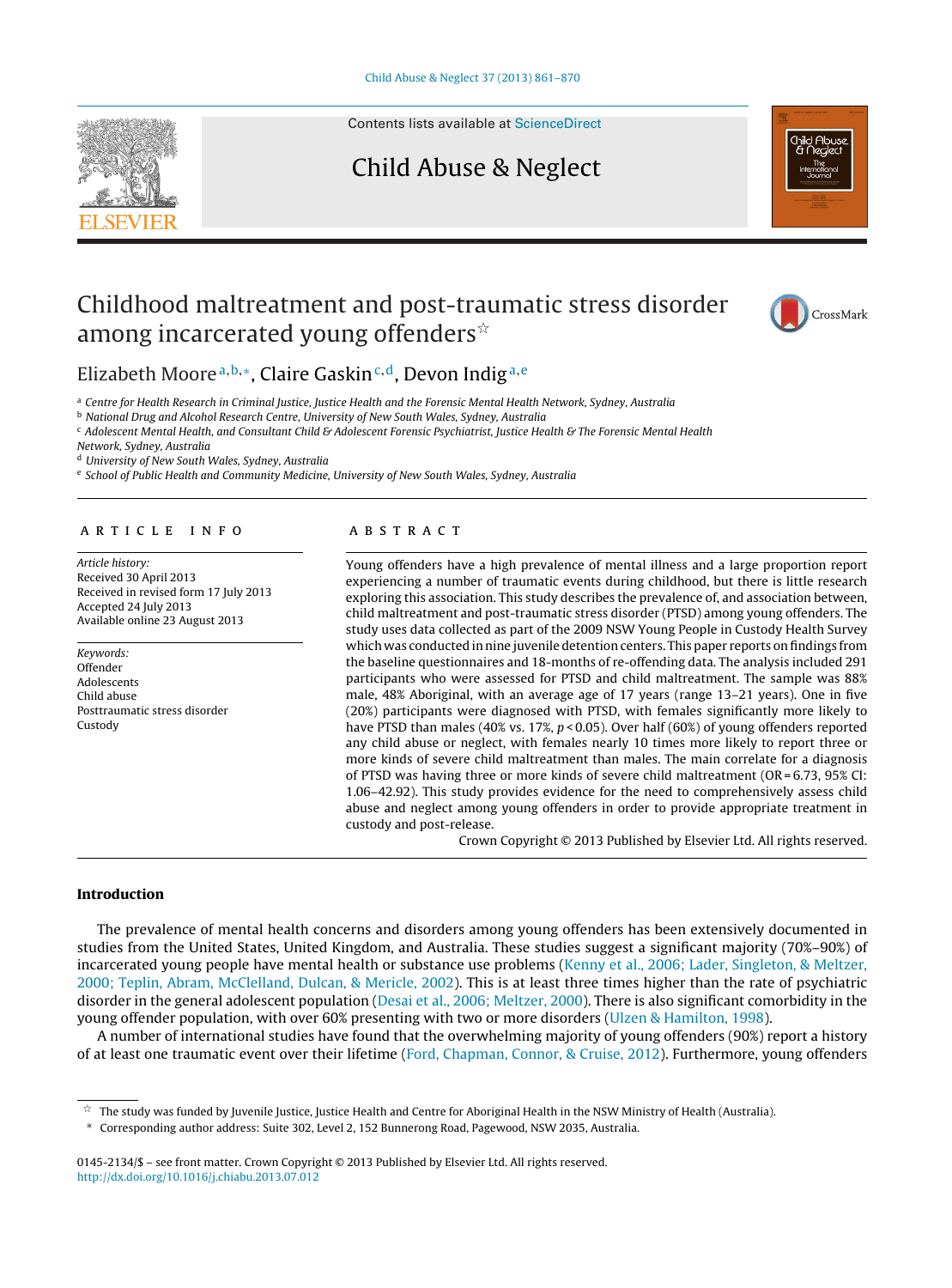typically report multiple ( $Mdn = 6$ ) incidents of trauma over their lifetime [\(Abram](#page--1-0) et [al.,](#page--1-0) [2004\).](#page--1-0) A substantial proportion of detained youth also report the experience of specific types of childhood maltreatment, including physical (65%–75%) and sexual abuse (10%–40%; [King](#page--1-0) et [al.,](#page--1-0) [2011\).](#page--1-0)

Studies also consistently report childhood maltreatment to be more prevalent among incarcerated young women compared to incarcerated young men ([Jasper,](#page--1-0) [Smith,](#page--1-0) [&](#page--1-0) [Bailey,](#page--1-0) [1998;](#page--1-0) [King](#page--1-0) et [al.,](#page--1-0) [2011\).](#page--1-0) In Australia in 2010–2011, young women were five times less likely than young men to be in juvenile detention ([Australian](#page--1-0) [Institute](#page--1-0) [of](#page--1-0) [Health](#page--1-0) [&](#page--1-0) [Welfare](#page--1-0) [\[AIHW\],](#page--1-0) [2012a\).](#page--1-0) In addition, young women spend less time in detention, but are generally younger compared to males ([AIHW,](#page--1-0) [2012a\).](#page--1-0) This suggests young women in custody may have a less serious offending history but are likely to represent a particularly vulnerable group with respect to age. Interestingly, recent research ([Fitzgerald,](#page--1-0) [Mazerolle,](#page--1-0) [Piquero,](#page--1-0) [&](#page--1-0) [Ansara,](#page--1-0) [2012\)](#page--1-0) suggests female offenders are not a homogenous group and that childhood experiences of maltreatment are associated with more serious offending for both females and males.

Repeat trauma exposure is thought to disrupt adolescent affective and cognitive development, with research among young offenders (particularly females) suggesting that PTSD mediates the relationship between experiencing trauma and the development of other psychiatric concerns ([Kerig,](#page--1-0) [Ward,](#page--1-0) [Vanderzee,](#page--1-0) [&](#page--1-0) [Moeddel,](#page--1-0) [2009\).](#page--1-0) Numerous studies have highlighted the relationship between exposure to trauma and development of various psychiatric disorders among young offenders including externalizing symptoms, antisocial behavior, suicidal behaviors, self-injury, and severity of depression [\(Arig](#page--1-0) et [al.,](#page--1-0) [2008;](#page--1-0) [Chapman](#page--1-0) [&](#page--1-0) [Ford,](#page--1-0) [2008;](#page--1-0) [McReynolds](#page--1-0) [&](#page--1-0) [Wasserman,](#page--1-0) [2011;](#page--1-0) [Wasserman](#page--1-0) [&](#page--1-0) [McReynolds,](#page--1-0) [2011;](#page--1-0) [Wilson,](#page--1-0) [Stover,](#page--1-0) [&](#page--1-0) [Berkowitz,](#page--1-0) [2009\).](#page--1-0)

Despite the self-reported high rates of maltreatment amongst incarcerated youth, research assessing specific subtypes of childhood maltreatment among young offenders remains scant. Studies that have looked at this population utilizing the Childhood Trauma Questionnaire (CTQ; [Bernstein](#page--1-0) [&](#page--1-0) [Fink,](#page--1-0) [1998\),](#page--1-0) have reported elevated rates across all domains (abuse and neglect) compared to adolescent controls ([Krischer](#page--1-0) [&](#page--1-0) [Sevecke,](#page--1-0) [2008\).](#page--1-0) A review found elevated levels of aggression and antisocial behavior in sexually abused young females compared to matched controls, with differences discernible for up to seven years after the abuse, although offending behaviors were not specifically examined ([Trickett](#page--1-0) [&](#page--1-0) [Gordis,](#page--1-0) [2004\).](#page--1-0)

A recent Australian report found that Aboriginal children were the subject of substantiated reports of child maltreatment at almost eight times the rate of non-Aboriginal children (35 and 5 per 1000 children, respectively; [AIHW,](#page--1-0) [2012b\).](#page--1-0) These findings have been echoed in retrospective cohort studies using population-level data from Western Australia ([O'Donnell](#page--1-0) et [al.,](#page--1-0) [2010\).](#page--1-0) Moreover, Aboriginal young people are 18 times more likely to be held in custody in Australia, compared to non-Aboriginal young people [\(AIHW,](#page--1-0) [2012c\).](#page--1-0) Despite this overrepresentation, little research has examined the different experiences of childhood maltreatment among Aboriginal and non-Aboriginal young offenders.

Estimates of the prevalence of lifetime PTSD among young offenders range from 10% to 37% [\(Abram](#page--1-0) et [al.,](#page--1-0) [2004;](#page--1-0) [Becker](#page--1-0) [&](#page--1-0) [Kerig,](#page--1-0) [2011;](#page--1-0) [Colins](#page--1-0) et [al.,](#page--1-0) [2010;](#page--1-0) [Dixon,](#page--1-0) [Howie,](#page--1-0) [&](#page--1-0) [Starling,](#page--1-0) [2005\).](#page--1-0) Moreover, research has found the rate of PTSD among female juvenile offenders exceeds the rate seen in male juvenile offenders ([Cauffman,](#page--1-0) [Feldman,](#page--1-0) [Waterman,](#page--1-0) [&](#page--1-0) [Steiner,](#page--1-0) [1998\).](#page--1-0) Research also suggests that although PTSD is more common following a trauma which is associated with more shame (e.g., sexual abuse vs. a natural disaster), the likelihood of developing PTSD is higher following repeated trauma, regardless of the type [\(Nooner](#page--1-0) et [al.,](#page--1-0) [2012\).](#page--1-0)

Although experiencing maltreatment is an established risk factor for offending, a thorough understanding of the maltreatment-offending link is incomplete [\(Bender,](#page--1-0) [2010\).](#page--1-0) Re-traumatization through offending and stress responses (dissociation and fear based aggression, for example) complicate research in the area and relatively few research studies have explored the association with offending characteristics. Recently, [Becker](#page--1-0) [and](#page--1-0) [Kerig](#page--1-0) (2011) identified, among young offenders, a positive relationship between the severity of PTSD symptoms and the degree of offending (i.e., number of lifetime and past year arrests). Importantly, the relationship between PTSD symptom severity and past year offending remained significant even after accounting for the total number of traumas experienced [\(Becker](#page--1-0) [&](#page--1-0) [Kerig,](#page--1-0) [2011\).](#page--1-0)

The current paper builds on the existing research by exploring, among young people in custody in New South Wales (NSW), Australia, childhood maltreatment across multiple domains and the presence of PTSD. To our knowledge, this is one of the first Australian studies to explore trauma and PTSD among young offenders. Specifically, the study aims to: (a) document the prevalence (cross-sectionally) of childhood maltreatment and PTSD among young people in custody in NSW, (b) explore the relationship between the reported experience of childhood maltreatment and PTSD amongst the study group, and (c) examine the psychosocial correlates (including socio-demographics, mental health, substance use, and offending behaviors) associated with a diagnosis of PTSD in young offenders.

#### **Method**

#### Study design

The data for this study was derived from the 2009 Young People in Custody Health Survey (YPiCHS). The YPiCHS was conducted between August and October 2009 in NSW, Australia, at eight Juvenile Justice Centers and one Juvenile Correctional Center. NSW has the highest youth incarceration rates and the highest numbers of Aboriginal young people of any state in Australia [\(Richards](#page--1-0) [&](#page--1-0) [Lyneham,](#page--1-0) [2010\).](#page--1-0) The study comprised a number of components (administered face-to-face) as part of the baseline assessment including a health questionnaire, psychometric testing for psychiatric disorders and intelligence